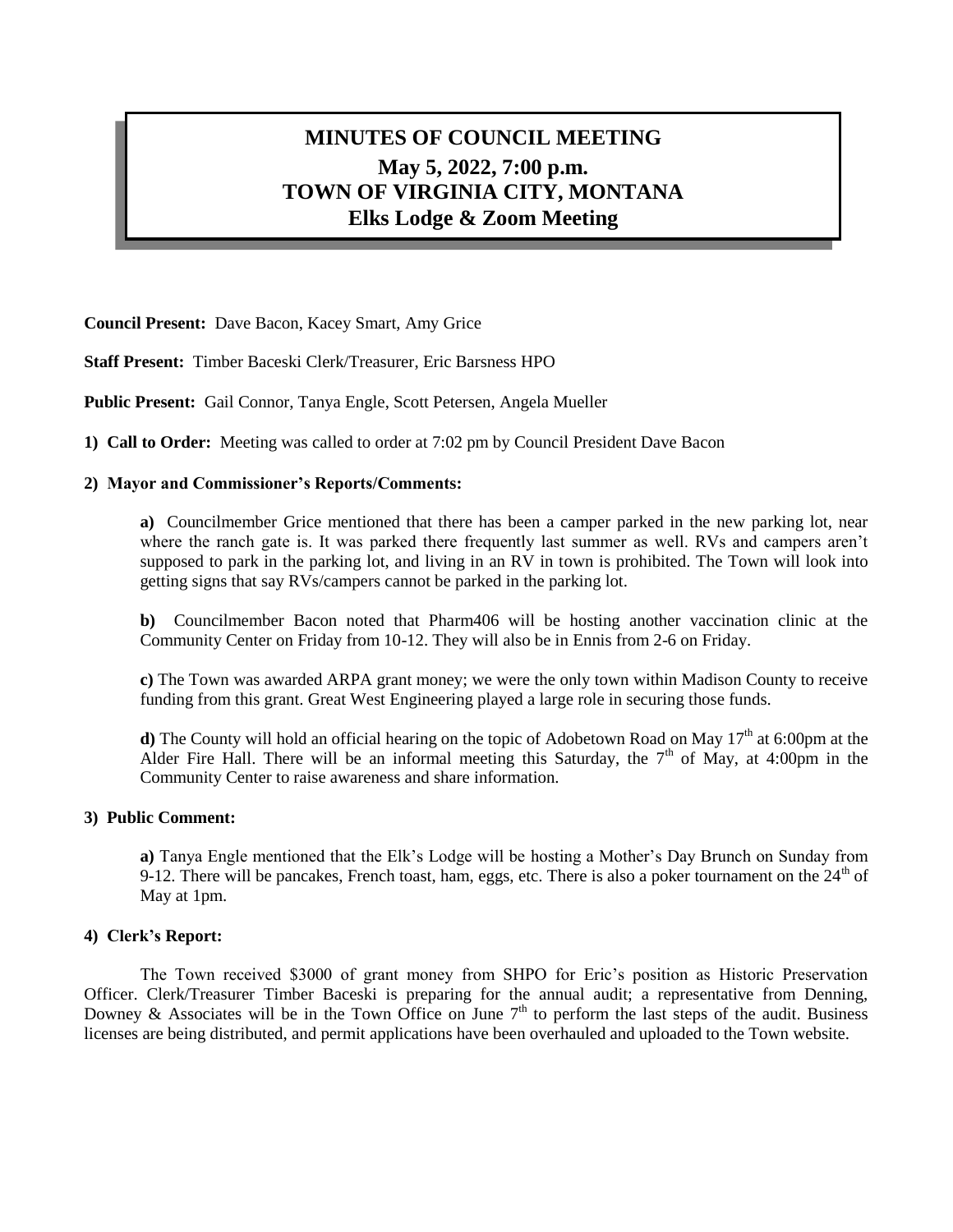## **5/6) HPO/HPAC Report:**

The HPAC Board has continued to work on design review guidelines, planning how to approach the project in small sections rather than tackling the whole thing at once. Letters are being prepared for realtors and new residents to inform them of important construction and design regulations. These letters will be sent via certified mail once the proposed zoning changes are decided upon. HPO Barsness has also finished writing a Guide to Historic Architecture for the Town of Virginia City.

## **7) New Business:**

**a)** Kevin Thurs Development Permit Application

**i)** Dave Bacon noted that the proposed fence looks like a commercial agriculture fence in the middle of the Historic District, and suggested disguising/breaking up the portion of the fence on Spencer Street to blend in better.

**MOTION: To approve Kevin Thurs' Development Permit Application for a fence, with the recommendation of using fence pickets or something similar to disguise the wire on Spencer Street.**  Motion made by Kacey Smart; Seconded by Amy Grice. **The question was called. The motion passed by voice vote, Dave Bacon, Amy Grice, and Kacey Smart in favor. None opposed.**

**b)** VCPA Development Permit Application

**MOTION: To approve the VCPA's Development Permit Application for a streetlight.** Motion made by Dave Bacon; Seconded by Kacey Smart. **The question was called. The motion passed by voice vote, Dave Bacon, Amy Grice, and Kacey Smart in favor. None opposed.**

**c)** Friends of the Thompson Hickman Library Sign Permit Application

**i)** The signs would be placed in front of the county administration building and west of the Adobetown Schoolhouse, on County property. This isn't stated within the application; the application needs to be modified to include specific sign placement.

**MOTION: To approve the Friends of the Thompson Hickman Library Sign Permit Application, with the condition that the signs are only placed for the days of the events and that the specific locations for the signs is will be present on the application.** Motion made by Amy Grice; Seconded by Dave Bacon. **The question was called. The motion passed by voice vote, Dave Bacon, Amy Grice, and Kacey Smart in favor. None opposed.**

**d)** Town of VC Development Permit Application – Ranch Gate Streetlight

The Town of Virginia City received \$15,500 from the Montana Heritage Commission to fund the Historic Streetlight Project. Don Mefford of M&M Contracting built posts and frames for the streetlights. John Benedict knows someone who can get the copper needed for the project. Until the copper is obtained, HPO Barsness has researched and provided examples of temporary replacements, with all options being under \$100 each. The luminosity and color temperature of these lights are to match that of the existing Montana Heritage Commission streetlights that are located at the west end of town and within Nevada City.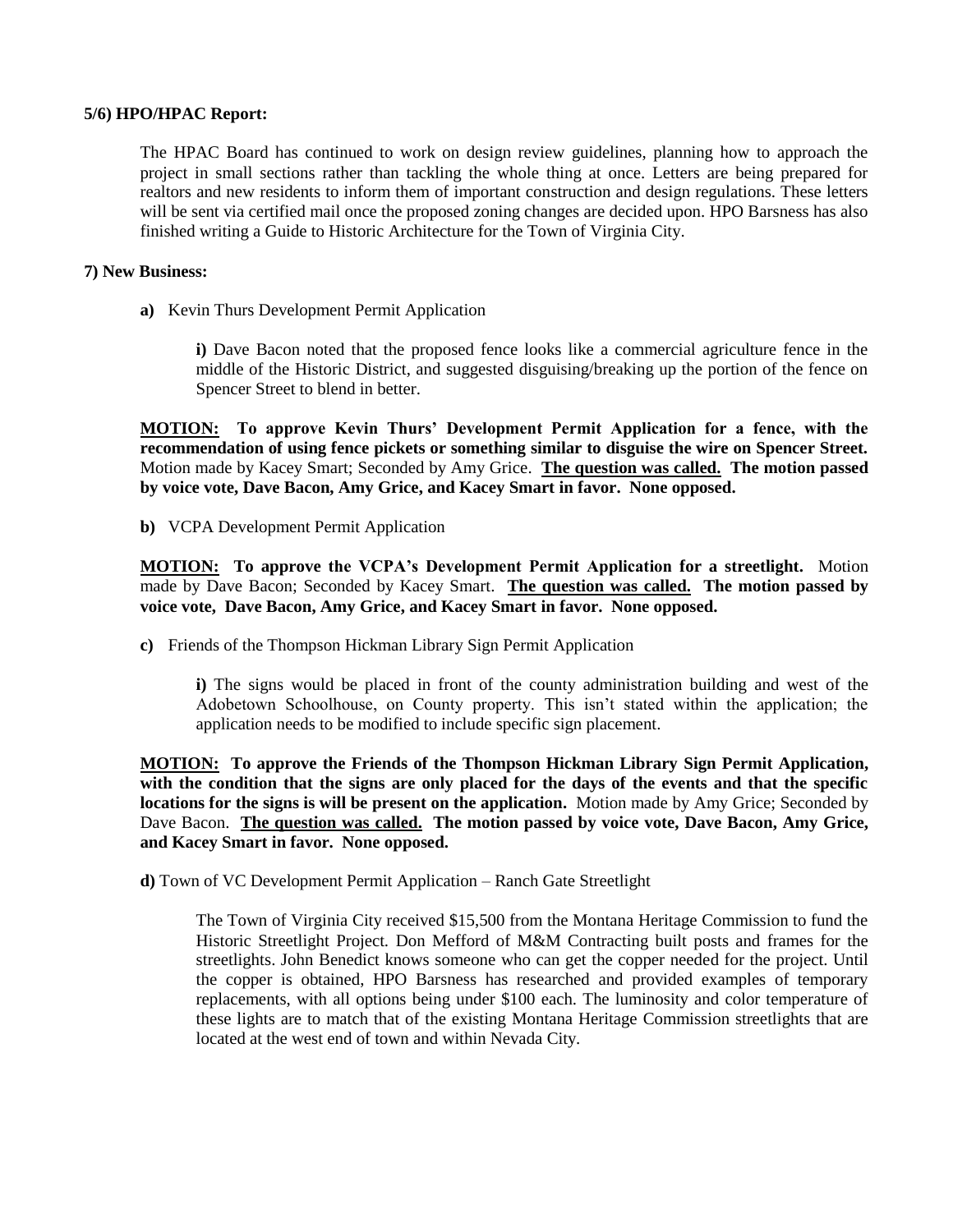**MOTION: To approve the Town of Virginia City Development Permit Application for a Streetlight at the Ranch Gate, on the condition that the hooded lights have hoods that are deep enough to conceal the light bulb entirely.** Motion made by Dave Bacon; Seconded by Kacey Smart. **The question was called. The motion passed by voice vote, Dave Bacon, Amy Grice, and Kacey Smart in favor. None opposed.**

**e)** Town of VC Development Permit Application – VC Café Streetlight

**MOTION: To approve the Town of Virginia City Development Permit Application for a Streetlight at the VC Café, on the condition that the luminosity and color temperature match that of the existing MHC streetlights that are located at the west end of town and within Nevada City.**  Motion made by Amy Grice; Seconded by Kacey Smart. **The question was called. The motion passed by voice vote, Dave Bacon, Amy Grice, and Kacey Smart in favor. None opposed.**

**f)** Town of VC Development Permit Application – Fairweather Streetlight

**MOTION: To approve the Town of Virginia City Development Permit Application for a Streetlight at Fairweather, on the condition that the luminosity and color temperature match that of the existing MHC streetlights that are located at the west end of town and within Nevada City.**  Motion made by Amy Grice; Seconded by Kacey Smart. **The question was called. The motion passed by voice vote, Dave Bacon, Amy Grice, and Kacey Smart in favor. None opposed.**

**g)** Town of VC Development Permit Application – Kriskaden Barn Streetlight

**MOTION: To approve the Town of Virginia City Development Permit Application for a Streetlight at the Kriskaden Barn, on the condition that the luminosity and color temperature match that of the existing MHC streetlights that are located at the west end of town and within Nevada City.** Motion made by Amy Grice; Seconded by Kacey Smart. **The question was called. The motion passed by voice vote, Dave Bacon, Amy Grice, and Kacey Smart in favor. None opposed.**

**h)** Town of VC Development Permit Application – Montana Post Streetlight

**MOTION: To approve the Town of Virginia City Development Permit Application for a Streetlight at the Montana Post, on the condition that the luminosity and color temperature match that of the existing MHC streetlights that are located at the west end of town and within Nevada City.** Motion made by Amy Grice; Seconded by Kacey Smart. **The question was called. The motion passed by voice vote, Dave Bacon, Amy Grice, and Kacey Smart in favor. None opposed.**

**i)** Town of VC Development Permit Application – Julie's Gems Streetlight

**MOTION: To approve the Town of Virginia City Development Permit Application for a Streetlight at Julie's Gems, on the condition that the luminosity and color temperature match that of the existing MHC streetlights that are located at the west end of town and within Nevada City.**  Motion made by Amy Grice; Seconded by Kacey Smart. **The question was called. The motion passed by voice vote, Dave Bacon, Amy Grice, and Kacey Smart in favor. None opposed.**

**j)** Harper Development Permit Application

**MOTION: To approve the Harper Development Permit Application for a shed.** Motion made by Amy Grice; Seconded by Dave Bacon. **The question was called. The motion passed by voice vote, Dave Bacon, Amy Grice, and Kacey Smart in favor. None opposed.**